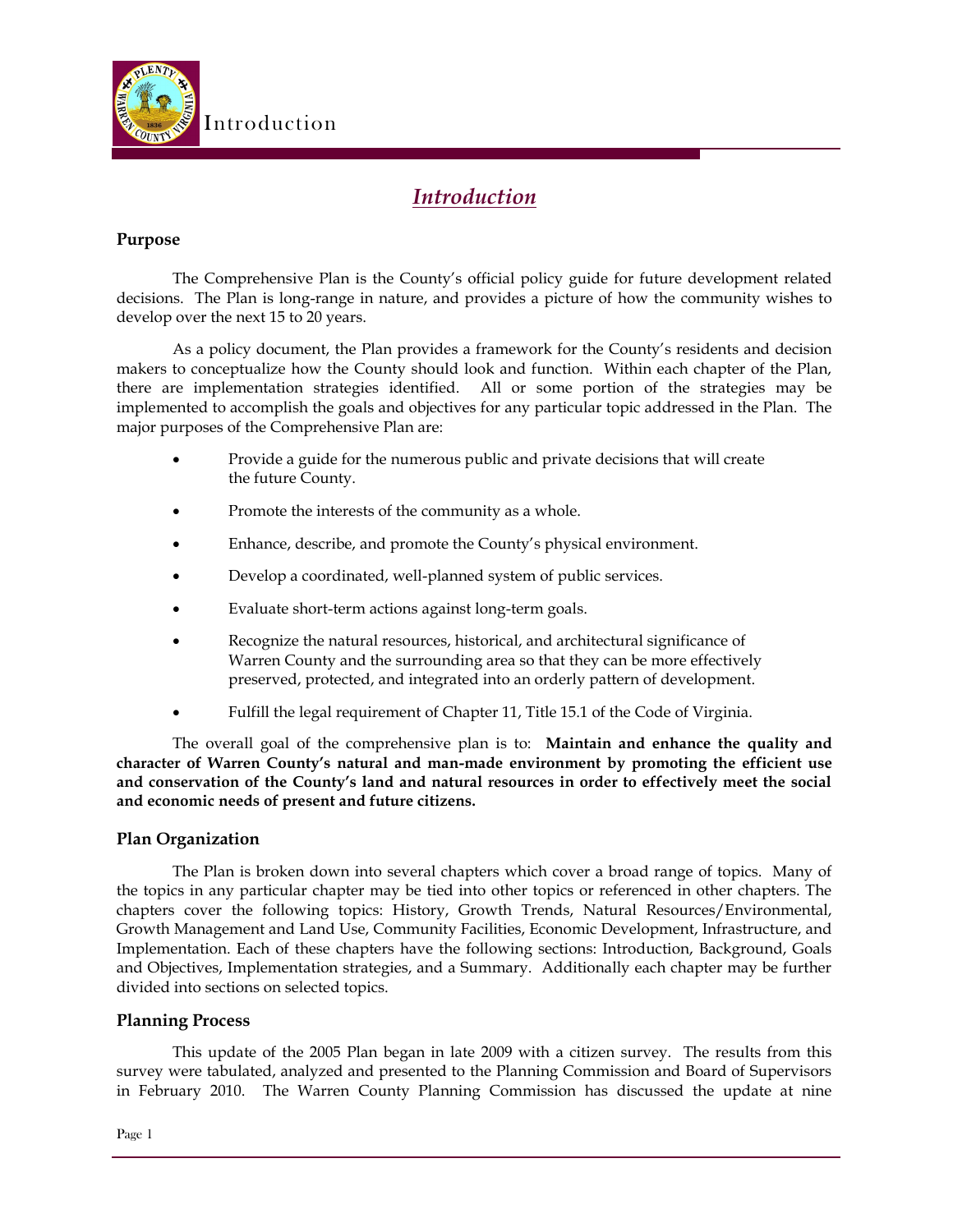meetings, including reviewing each chapter and updating the goals, objectives, maps, and other information as necessary. Planning Staff re-formatted the Plan into a Microsoft Publisher format, redesigned the format of the maps, and added pictures of the community throughout the Plan. The County was required by the Code of Virginia to designate one or more Urban Development Areas in their Comprehensive Plan by July 1, 2011. The County worked with the Town of Front Royal to designate these areas in the Town of Front Royal limits. Both the Town and the County approved amendments to their Comprehensive Plans to designate these Urban Development Areas prior to July 1, 2011. Separate plans have been completed since the last Comprehensive Plan update and were referenced in this update. These plans include: the Government Facilities Plan (2007), Parks and Recreation Facilities Plan (2006), Telecommunications Plan (2006), Broadband Plan (under development), Hazard Mitigation Plan (2007), Rockland Park Plan (2009), Water Supply Plan (2011), USGS Groundwater Study (2010), Rt. 340/522 Multi-model Corridor Study (2010), Cedarville Karst Study (2006), Airport Layout Plan (2009), Springsted Fire and Rescue Study (2009), and the Royal Shenandoah Greenway Plan (2009).

#### **Maps Associated with the Comprehensive Plan**

The maps associated with the Warren County Comprehensive Plan, are general in nature. These maps show the approximate areas of the features illustrated on the map(s). These maps should not be used to determine the exact areas associated with any particular item illustrated upon them.

#### **Implementation**

In each chapter there are many implementation options identified. The adoption of this plan does not require that the County immediately proceed to implement each of the recommendations. In Chapter 8 there is an implementation schedule. This schedule prioritizes the suggested recommendations. However, since the County is an ever changing community, the schedule may be altered to meet the needs of the County during the planning period.

#### **Past Comprehensive Planning Efforts**

The Warren County Planning Commission was established in 1968. Adoption of the first Comprehensive Plan occurred in 1975. The Plan has been updated in 1984, 1989, 1997, and 2005.

Warren County adopted its first zoning ordinance in 1973. Its first subdivision ordinance was adopted in 1981. Since initial adoptions of these development ordinances, there have been many subsequent amendments. The zoning ordinance was completely revised in 1992.

A full-time Planning-Zoning Administrator was first appointed for Warren County in 1984. In 1994, the Planning-Zoning Administrator position was split to form two full-time positions: Zoning Administrator and Planning Director. Separating these functions was necessary due to the increasing development of the County. The Planning Department now has five employees and is under the County Administrator's direction. There is a separate Building Inspections Department which administers the Virginia State Uniform Building Code and the County's Erosion and Sediment Control Ordinance. The Building Department has six full-time employees and three part-time employees.